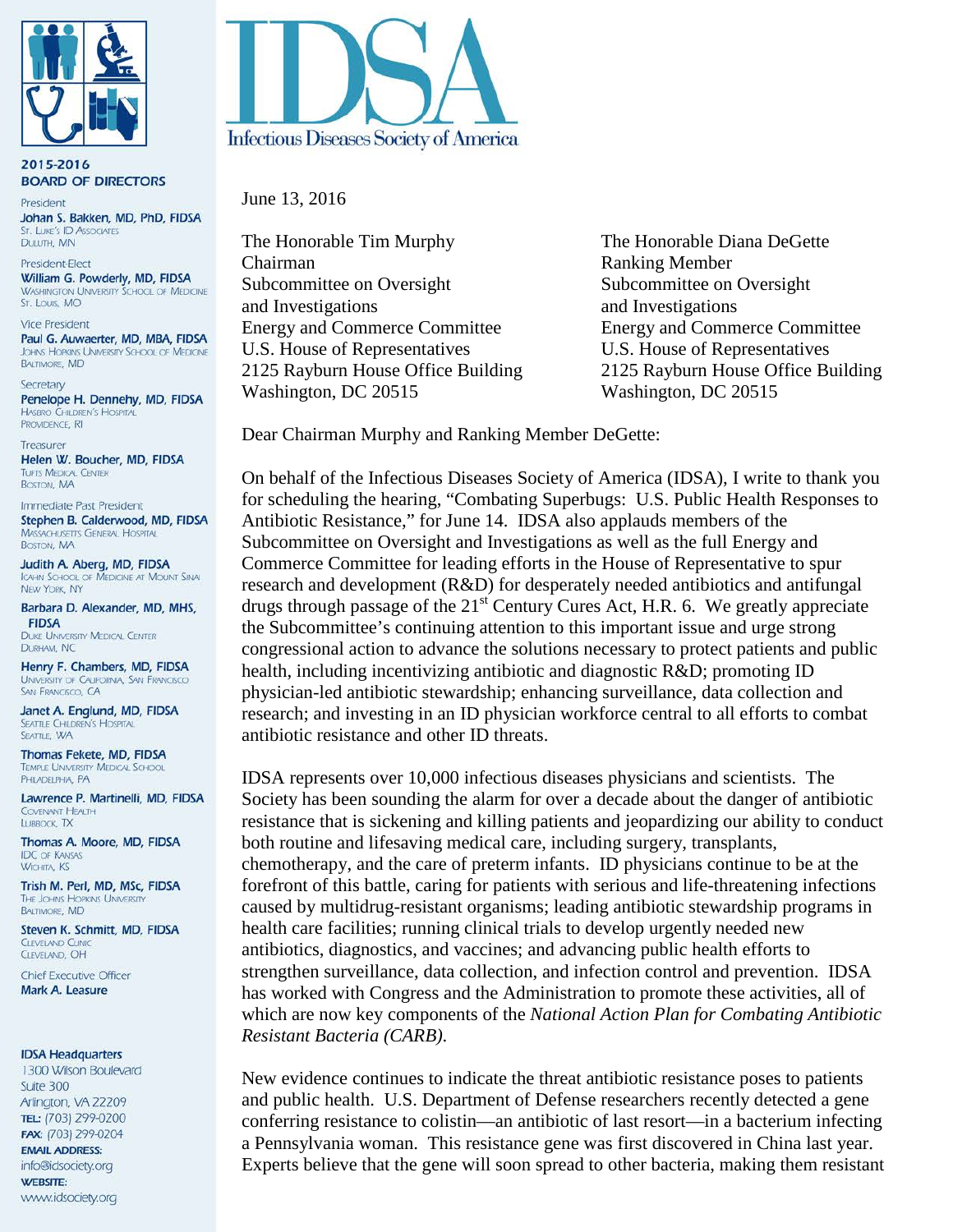to colistin as well. Of particular concern is the high likelihood this gene will spread to bacteria already resistant to most other antibiotics, such as carbapenem resistant Enterobacteriaceae (CRE), making infections caused by those pathogens even more difficult or impossible to treat.

## **Incentivizing Antibiotic and Diagnostic R&D**

Antibiotic resistance continues to increase while necessary R&D fails to keep pace. Antibiotics are difficult and costly to develop, used for a short duration and held in reserve to protect their utility—all making them an unattractive and often infeasible investment for many companies. In 2012, Congress passed the Generating Antibiotics Incentives Now (GAIN) act, which gave additional exclusivity for antibiotics to treat serious and life threatening infections. While this was a critical first step, experts agree that additional incentives are needed help antibiotics compete against more lucrative drugs for company resources.

In the CARB National Action Plan, the Administration promised to release a report and recommendations on economic incentives for antibiotics. Unfortunately, the report and recommendations have not been released, despite requests from a variety of stakeholders including IDSA. **We encourage the Subcommittee to request that the Administration release the report and recommendations on antibiotic incentives promptly.**

IDSA also strongly supports incentives for new, rapid diagnostic tests. Such tests are critical to guide the appropriate use of antimicrobial drugs, inform infection control activities, and identify patients for antibiotic clinical trials. Unfortunately, new diagnostics also face barriers, including high R&D costs, insufficient financial support, inappropriate reimbursement, and difficulty accessing clinical specimens and expert laboratories needed to validate new tests.

IDSA strongly supports the [Reinvigorating Antibiotic and Diagnostic Innovation \(READI\) Act,](http://www.idsociety.org/uploadedFiles/IDSA/Policy_and_Advocacy/Current_Topics_and_Issues/Antimicrobial_Resistance/10x20/Letters/To_Congress/Antibiotic%20and%20Diagnostic%20Tax%20Credit%20Stakeholder%20Letter%20Sept.%202015%20FINAL.pdf) H.R. 3539, by Representatives Charles Boustany (R-LA), Mike Thompson (D-CA), John Shimkus (R-IL), and Gene Green (D-TX). This bill, modeled after the Orphan Drug tax credit, would provide a 50% tax credit for new antibiotics and antifungal drugs designed to treat serious or life-threatening infections and that address an unmet medical need, as well as for new rapid diagnostic tests. **We strongly encourage members of the Subcommittee to cosponsor the READI Act, H.R. 3539.** 

IDSA also continues to strongly support the Antibiotic Development to Advance Patient Treatment (ADAPT) Act, legislation led by Representatives Shimkus and Green, and included in H.R. 6, to address a key regulatory barrier to antibiotic R&D. The ADAPT Act would allow antibiotics that treat a serious or life-threatening infection and address an unmet medical need to be studied in smaller, more rapid clinical trials and approved only for the limited population of patients who need them and for whom they have been proven safe and effective. IDSA continues to urge passage of this legislation in the Senate.

# **Antibiotic Stewardship**

IDSA has long advocated for the judicious use of antibiotics to slow the emergence of resistance and extend the lifetime of antibiotics. Specifically, IDSA [led the effort](http://www.idsociety.org/uploadedFiles/IDSA/Policy_and_Advocacy/Current_Topics_and_Issues/Access_and_Reimbursement/2014/CMS%20Stewardship%20Stakeholder%20Letter.pdf) to urge the Centers for Medicare and Medicaid Services (CMS) to require all healthcare facilities to implement an antibiotic stewardship program as a Medicare condition of participation (COP). In our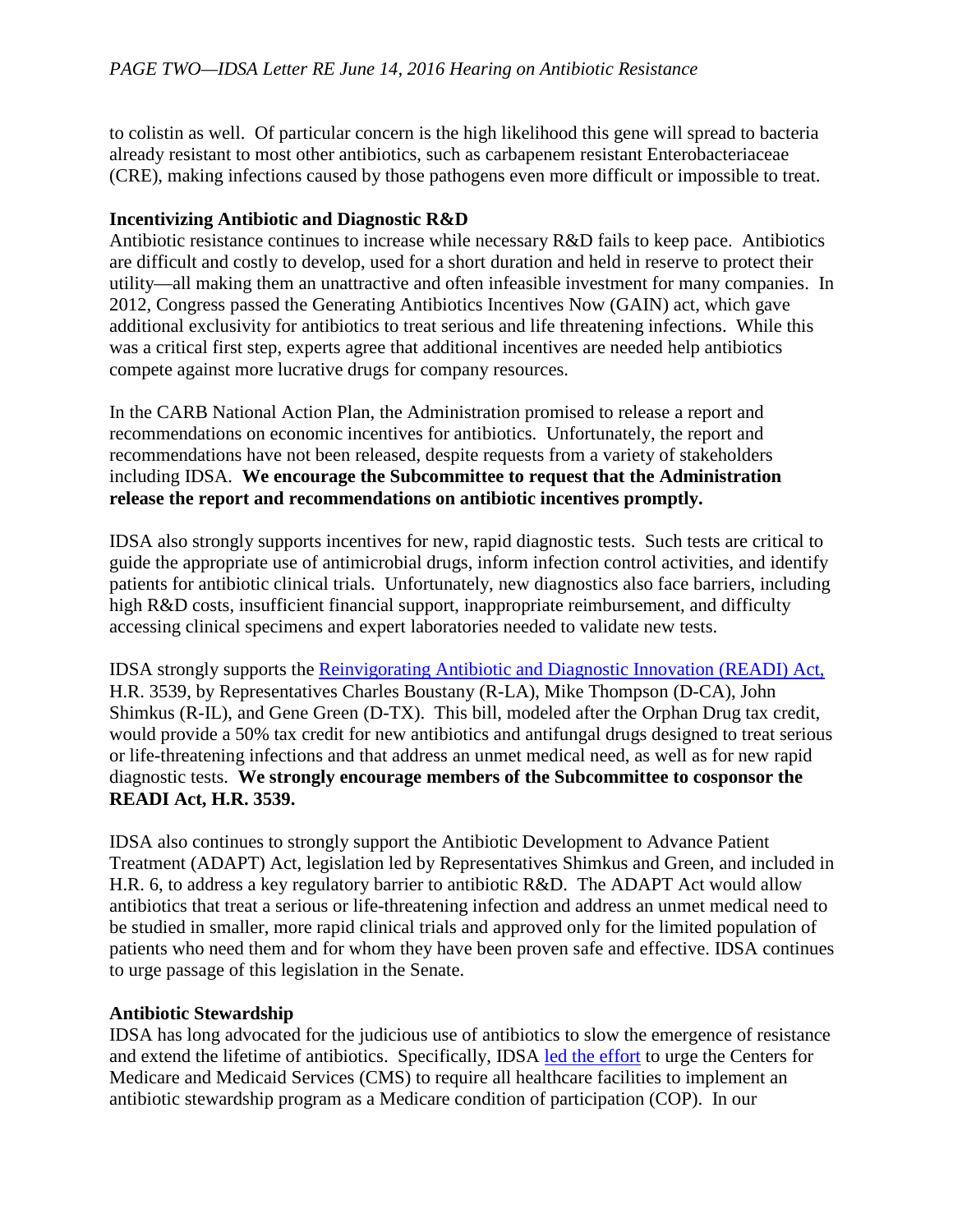[comments on the proposed rule for stewardship programs in long term care facilities,](http://www.idsociety.org/uploadedFiles/IDSA/Policy_and_Advocacy/Current_Topics_and_Issues/Access_and_Reimbursement/2015/IDSA%20LTCF%20CoP%20Comments_Final.pdf) IDSA underscored the importance of ID physician leadership for stewardship programs to ensure appropriate expertise and optimal patient care and outcomes. IDSA continues to look forward to a proposed rule requiring stewardship programs in acute care hospitals. We urge Congress to support these efforts.

### **Federal Funding**

IDSA encourages the Subcommittee to work with colleagues on the House Appropriations Committee to make certain that necessary resources are provide to fully implement the *National Action Plan*. IDSA continues to lead advocacy in support of federal funding for the Centers for Disease Control and Prevention (CDC) antibiotic resistance activities, namely through the new Antibiotic Resistance Solutions Initiative that will soon establish prevention programs based on best practices in all 50 states and major U.S. cities. The CDC program will also include a regional laboratory network allowing for faster detection of outbreaks of antibiotic-resistant bacteria. Funding for the National Institutes of Health (NIH) and the Biomedical Advanced Research and Development Authority (BARDA) to support research to better understand how to combat resistance and R&D leading to new antibiotics, rapid diagnostics, and vaccines is also critically important.

#### **Infectious Diseases Workforce**

ID physicians are central to the multifaceted solutions needed to effectively combat antibiotic resistance. We care for patients with or at risk of infections caused by multidrug resistant pathogens; conduct research and development of new antibiotics, diagnostics, and vaccines; lead antibiotic stewardship programs; and inform on a variety of public health activities. Unfortunately, the pipeline of new ID physicians is waning. Data from the National Residency Match Program indicate a disturbing decline in the number of young physicians pursuing careers in ID, with 342 ID fellowship applicants and 89% of ID training positions filled in 2010-11, compared with only 221 ID fellowship applicants and 65% of ID training positions filled in 2016-17. Without strong interventions, the next generation may not have the ID physician leaders necessary to protect patients and public health.

In 2014, IDSA surveyed nearly 600 Internal Medicine residents about their career choices. While results have not yet been published, we can share that very few residents self-identified as planning to go into ID. A far higher number reported that they had been interested in ID but chose another field instead. Among that group, salary was the most often cited reason for not choosing ID. Average salaries for ID physicians are significantly lower than those for most other specialties and only slightly higher than the average salary of general Internal Medicine physicians, even though ID training and certification requires an additional 2-3 years. Young physicians' significant debt burden (\$200,000 average for the class of 2014) is understandably driving many individuals toward more lucrative specialties, often with faster paths to practice.

IDSA is committed to doing all we can to ensure the future availability of ID physicians, including expanding a robust set of mentoring and scholarship opportunities that we offer for medical students and young physicians. But we cannot solve this problem alone. As the Subcommittee considers the tools needed to combat antibiotic resistance and other ID threats, we urge you to consider ID workforce needs and the following recommendations to help ensure the